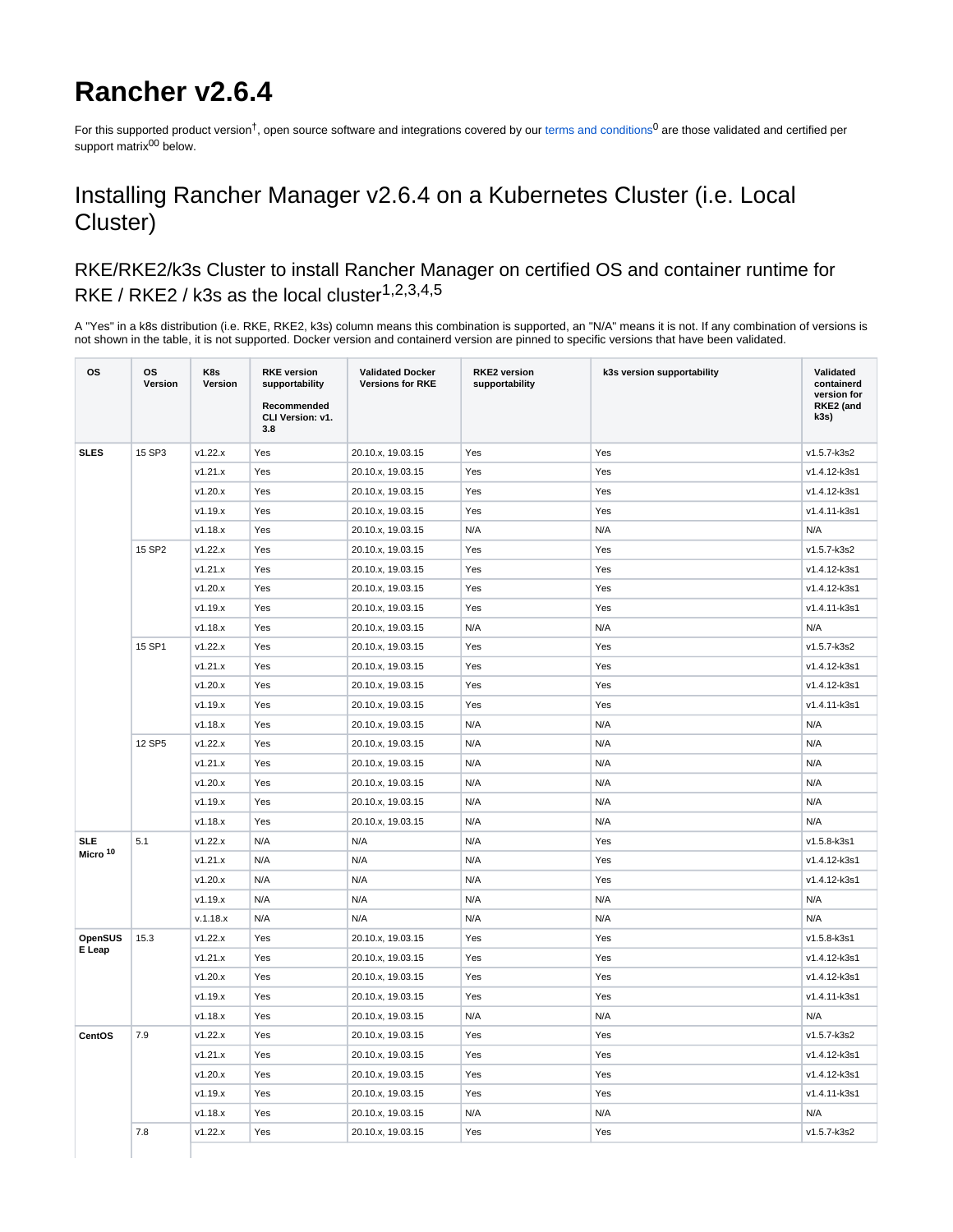|             |     | v1.21.x            | Yes        | 20.10.x, 19.03.15                 | Yes        | Yes        | v1.4.12-k3s1                |
|-------------|-----|--------------------|------------|-----------------------------------|------------|------------|-----------------------------|
|             |     | v1.20.x            | Yes        | 20.10.x, 19.03.15                 | Yes        | Yes        | v1.4.12-k3s1                |
|             |     | v1.19.x            | Yes        | 20.10.x, 19.03.15                 | Yes        | Yes        | v1.4.11-k3s1                |
|             |     | v1.18.x            | Yes        | 20.10.x, 19.03.15                 | N/A        | N/A        | N/A                         |
|             | 7.7 | v1.22.x            | Yes        | 20.10.x, 19.03.15                 | N/A        | N/A        | N/A                         |
|             |     | v1.21.x            | Yes        | 20.10.x, 19.03.15                 | N/A        | N/A        | N/A                         |
|             |     | v1.20.x            | Yes        | 20.10.x, 19.03.15                 | N/A        | N/A        | N/A                         |
|             |     | v1.19.x            | Yes        | 20.10.x, 19.03.15                 | N/A        | N/A        | N/A                         |
|             |     | v1.18.x            | Yes        | 20.10.x, 19.03.15                 | N/A        | N/A        | N/A                         |
| Oracle      | 8.4 | v1.22.x            | Yes        | 20.10.x, 19.03.15                 | N/A        | N/A        | N/A                         |
| Linux       |     | v1.21.x            | Yes        | 20.10.x, 19.03.15                 | N/A        | N/A        | N/A                         |
|             |     | v1.20.x            | Yes        | 20.10.x, 19.03.15                 | N/A        | N/A        | N/A                         |
|             |     | v1.19.x            | Yes        | 20.10.x, 19.03.15                 | N/A        | N/A        | N/A                         |
|             |     | v1.18.x            | Yes        | 20.10.x, 19.03.15                 | N/A        | N/A        | N/A                         |
|             | 8.3 | v1.22.x            | Yes        | 20.10.x, 19.03.15                 | Yes        | Yes        | v1.5.7-k3s2                 |
|             |     | v1.21.x            | Yes        | 20.10.x, 19.03.15                 | Yes        | Yes        | v1.4.4-k3s1                 |
|             |     | v1.20.x            | Yes        | 20.10.x, 19.03.15                 | Yes        | Yes        | v1.4.4-k3s1                 |
|             |     | v1.19.x            | Yes        | 20.10.x, 19.03.15                 | Yes        | Yes        | v1.4.4-k3s1                 |
|             |     | v1.18.x            | Yes        | 20.10.x, 19.03.15                 | N/A        | N/A        | N/A                         |
|             | 8.2 | v1.22.x            | Yes        | 20.10.x, 19.03.15                 | N/A        | N/A        | N/A                         |
|             |     | v1.21.x            | Yes        | 20.10.x, 19.03.15                 | N/A        | N/A        | N/A                         |
|             |     | v1.20.x            | Yes        | 20.10.x, 19.03.15                 | N/A        | N/A        | N/A                         |
|             |     | v1.19.x            | Yes        | 20.10.x, 19.03.15                 | N/A        | N/A        | N/A                         |
|             |     | v1.18.x            | Yes        | 20.10.x, 19.03.15                 | N/A        | N/A        | N/A                         |
|             | 7.9 | v1.22.x            | Yes        | 20.10.x, 19.03.15                 | Yes        | Yes        | v1.5.7-k3s2                 |
|             | 7.7 | v1.21.x            | Yes        | 20.10.x, 19.03.15                 | Yes        | Yes        | v1.4.4-k3s1                 |
|             |     | v1.20.x            | Yes        | 20.10.x, 19.03.15                 | Yes        | Yes        | v1.4.4-k3s1                 |
|             |     | v1.19.x            | Yes        | 20.10.x, 19.03.15                 | Yes        | Yes        | v1.4.4-k3s1                 |
|             |     | v1.18.x            | Yes        | 20.10.x, 19.03.15                 | N/A        | N/A        | N/A                         |
|             |     | v1.22.x            | Yes        | 20.10.x, 19.03.15                 | N/A        | N/A        | N/A                         |
|             |     | v1.21.x            | Yes        | 20.10.x, 19.03.15                 | N/A        | N/A        | N/A                         |
|             |     | v1.20.x            | Yes        | 20.10.x, 19.03.15                 | N/A        | N/A        | N/A                         |
|             |     | v1.19.x            | Yes        | 20.10.x, 19.03.15                 | N/A        | N/A        | N/A                         |
|             |     | v1.18.x            | Yes        | 20.10.x, 19.03.15                 | N/A        | N/A        | N/A                         |
| <b>RHEL</b> | 8.5 | v1.22.x            | Yes        | 20.10.x, 19.03.15                 | Yes        | Yes        | v1.5.7-k3s2                 |
|             |     | v1.21.x            | Yes        | 20.10.x, 19.03.15                 | Yes        | Yes        | v1.4.12-k3s1                |
|             |     | v1.20.x            | Yes        | 20.10.x, 19.03.15                 | Yes        | Yes        | v1.4.12-k3s1                |
|             |     |                    |            |                                   | N/A        | N/A        |                             |
|             |     | v1.19.x            | Yes        | 20.10.x, 19.03.15                 |            |            | N/A                         |
|             |     | v1.18.x            | Yes        | 20.10.x, 19.03.15                 | N/A        | N/A        | N/A                         |
|             | 8.4 | v1.22.x<br>v1.21.x | Yes<br>Yes | 20.10.x, 19.03.15                 | Yes<br>Yes | Yes<br>Yes | v1.5.7-k3s2<br>v1.4.12-k3s1 |
|             |     |                    |            | 20.10.x, 19.03.15                 |            |            | v1.4.12-k3s1                |
|             |     | v1.20.x            | Yes        | 20.10.x, 19.03.15                 | Yes        | Yes        | v1.4.11-k3s1                |
|             |     | v1.19.x            | Yes        | 20.10.x, 19.03.15                 | Yes        | Yes        |                             |
|             |     | v1.18.x            | Yes        | 20.10.x, 19.03.15                 | N/A        | N/A        | N/A                         |
|             | 8.3 | v1.22.x            | Yes        | 20.10.x, 19.03.15                 | Yes        | Yes        | v1.5.7-k3s2                 |
|             |     | v1.21.x            | Yes        | 20.10.x, 19.03.15                 | Yes        | Yes        | v1.4.12-k3s1                |
|             |     | v1.20.x            | Yes        | 20.10.x, 19.03.15                 | Yes        | Yes        | v1.4.12-k3s1                |
|             |     | v1.19.x            | Yes        | 20.10.x, 19.03.15                 | Yes        | Yes        | v1.4.11-k3s1                |
|             |     | v1.18.x            | Yes        | 20.10.x, 19.03.15                 | N/A        | N/A        | N/A                         |
|             | 8.2 | v1.22.x            | Yes        | 20.10.x, 19.03.15                 | Yes        | Yes        | v1.5.7-k3s2                 |
|             |     | v1.21.x            | Yes        | 20.10.x, 19.03.15                 | Yes        | Yes        | v1.4.12-k3s1                |
|             |     | v1.20.x            | Yes        | 20.10.x, 19.03.15                 | Yes        | Yes        | v1.4.12-k3s1                |
|             |     | v1.19.x            | Yes        | 20.10.x, 19.03.15                 | Yes        | Yes        | v1.4.11-k3s1                |
|             |     | v1.18.x            | Yes        | 20.10.x, 19.03.15                 | N/A        | N/A        | N/A                         |
|             | 7.9 | v1.22.x            | Yes        | RHEL 1.13.x, 20.10.x,<br>19.03.15 | Yes        | Yes        | v1.5.7-k3s2                 |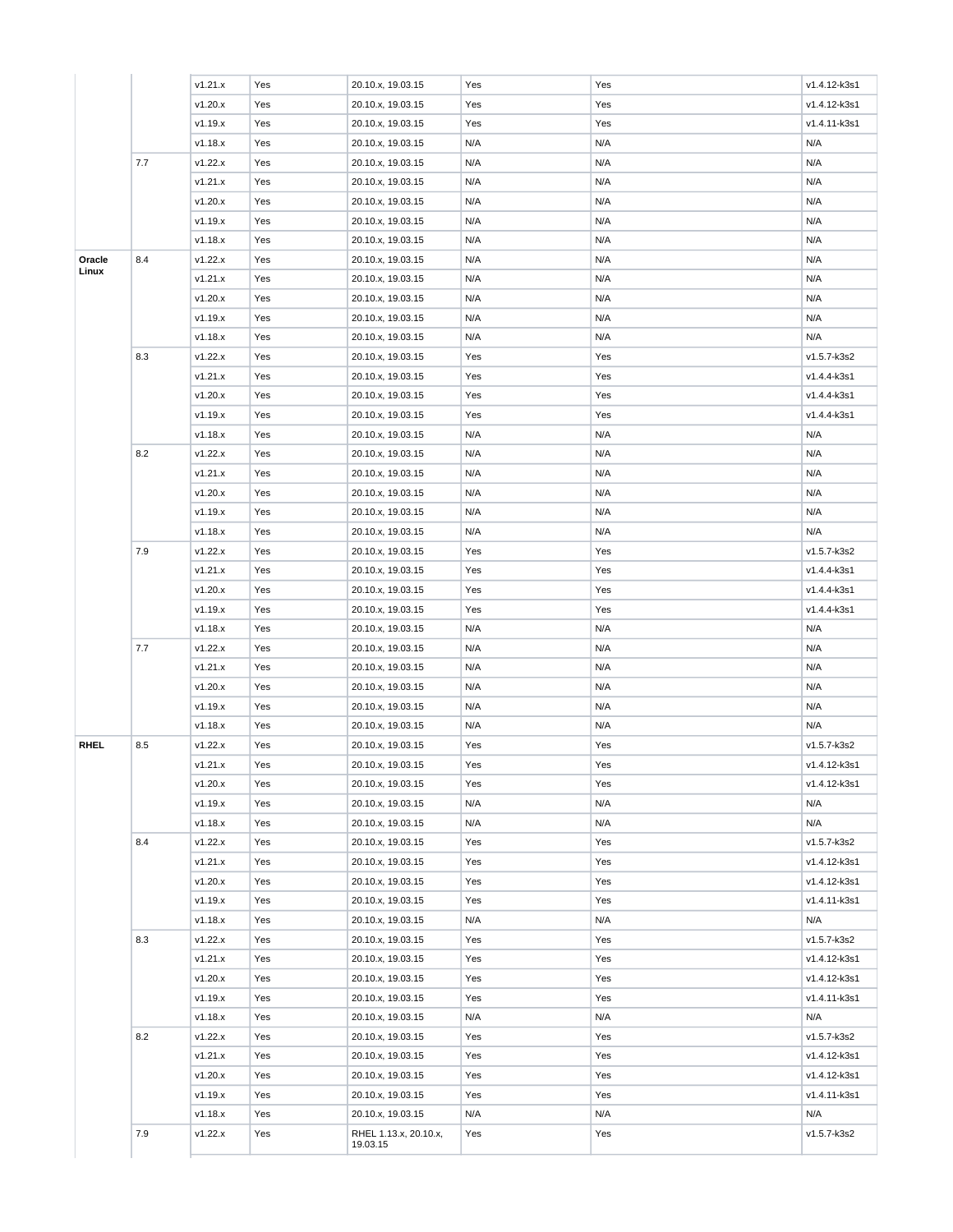|        |       | v1.21.x | Yes | RHEL 1.13.x, 20.10.x,<br>19.03.15 | Yes | Yes | v1.4.12-k3s1 |
|--------|-------|---------|-----|-----------------------------------|-----|-----|--------------|
|        |       | v1.20.x | Yes | RHEL 1.13.x, 20.10.x,<br>19.03.15 | Yes | Yes | v1.4.12-k3s1 |
|        |       | v1.19.x | Yes | RHEL 1.13.x, 20.10.x,<br>19.03.15 | Yes | Yes | v1.4.11-k3s1 |
|        |       | v1.18.x | Yes | RHEL 1.13.x, 20.10.x,<br>19.03.15 | N/A | N/A | N/A          |
|        | 7.8   | v1.22.x | Yes | RHEL 1.13.x, 20.10.x,<br>19.03.15 | Yes | Yes | v1.5.7-k3s2  |
|        |       | v1.21.x | Yes | RHEL 1.13.x, 20.10.x,<br>19.03.15 | Yes | Yes | v1.4.12-k3s1 |
|        |       | v1.20.x | Yes | RHEL 1.13.x, 20.10.x,<br>19.03.15 | Yes | Yes | v1.4.12-k3s1 |
|        |       | v1.19.x | Yes | RHEL 1.13.x, 20.10.x,<br>19.03.15 | Yes | Yes | v1.4.11-k3s1 |
|        |       | v1.18.x | Yes | RHEL 1.13.x, 20.10.x,<br>19.03.15 | N/A | N/A | N/A          |
|        | 7.7   | v1.22.x | Yes | RHEL 1.13.x, 20.10.x,<br>19.03.15 | N/A | N/A | N/A          |
|        |       | v1.21.x | Yes | RHEL 1.13.x, 20.10.x,<br>19.03.15 | N/A | N/A | N/A          |
|        |       | v1.20.x | Yes | RHEL 1.13.x, 20.10.x,<br>19.03.15 | N/A | N/A | N/A          |
|        |       | v1.19.x | Yes | RHEL 1.13.x, 20.10.x,<br>19.03.15 | N/A | N/A | N/A          |
|        |       | v1.18.x | Yes | RHEL 1.13.x, 20.10.x,<br>19.03.15 | N/A | N/A | N/A          |
| Rocky  | 8.4   | v1.22.x | Yes | 20.10., 19.03.15x                 | Yes | Yes | v1.5.7-k3s2  |
| Linux  |       | v1.21.x | Yes | 20.10.x, 19.03.15                 | Yes | Yes | v1.4.12-k3s1 |
|        |       | v1.20.x | Yes | 20.10.x, 19.03.15                 | Yes | Yes | v1.4.12-k3s1 |
|        |       | v1.19.x | Yes | 20.10.x, 19.03.15                 | Yes | Yes | v1.4.11-k3s1 |
| Ubuntu | 20.04 | v1.22.x | Yes | 20.10.x, 19.03.15                 | Yes | Yes | v1.5.7-k3s2  |
|        |       | v1.21.x | Yes | 20.10.x, 19.03.15                 | Yes | Yes | v1.4.12-k3s1 |
|        |       | v1.20.x | Yes | 20.10.x, 19.03.15                 | Yes | Yes | v1.4.12-k3s1 |
|        |       | v1.19.x | Yes | 20.10.x, 19.03.15                 | Yes | Yes | v1.4.11-k3s1 |
|        |       | v1.18.x | Yes | 20.10.x, 19.03.15                 | N/A |     | N/A          |
|        | 18.04 | v1.22.x | Yes | 20.10.x, 19.03.15                 | Yes | Yes | v1.5.7-k3s2  |
|        |       | v1.21.x | Yes | 20.10.x, 19.03.15                 | Yes | Yes | v1.4.12-k3s1 |
|        |       | v1.20.x | Yes | 20.10.x, 19.03.15                 | Yes | Yes | v1.4.12-k3s1 |
|        |       | v1.19.x | Yes | 20.10.x, 19.03.15                 | Yes | Yes | v1.4.11-k3s1 |
|        |       | v1.18.x | Yes | 20.10.x, 19.03.15                 | N/A | N/A | N/A          |
|        |       |         |     |                                   |     |     |              |

### **RKE Local Cluster - Components & Architecture**

| k8s version | k8s Components <sup>2,3,4,5</sup>                                                                  | <b>Architecture</b> |
|-------------|----------------------------------------------------------------------------------------------------|---------------------|
| v1.22.7     | etcd: $v3.5.0$<br>flannel: $v0.17.0$<br>canal: v3.21.1<br>nginx-ingress-controller: 1.1.0-rancher1 | x86 64              |
| v1.21.10    | etcd: v3.4.16<br>flannel: $v0.15.1$<br>canal: v3.19.2<br>nginx-ingress-controller: 1.1.0-rancher1  | x86 64              |
| v1.20.15    | etcd: v3.4.15<br>flannel: $v0.15.1$<br>canal: v3.17.2<br>nginx-ingress-controller: 1.1.0-rancher1  | x86 64              |
| v1.19.16    | etcd: v3.4.15<br>flannel: $v0.15.1$<br>canal: v3.16.5<br>nginx-ingress-controller: 1.1.0-rancher1  | x86 64              |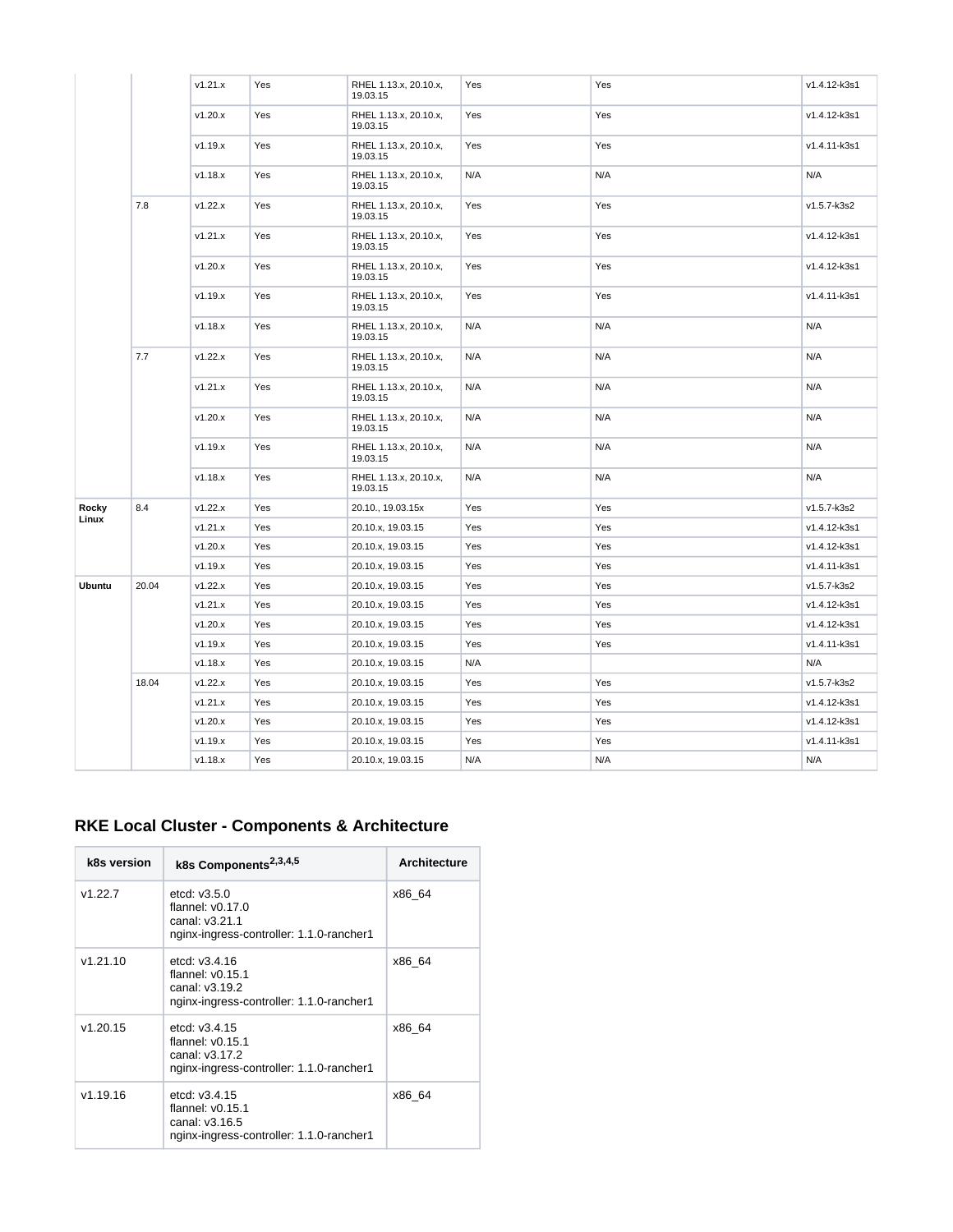| v1.18.20 | etcd: $v3.4.15$                           | x86 64 |
|----------|-------------------------------------------|--------|
|          | flannel: $v0.15.1$                        |        |
|          | canal: v3.13.4                            |        |
|          | nginx-ingress-controller: 0.35.0-rancher2 |        |

### **RKE2 Local Cluster - Components & Architecture**

| k8s version     | k8s Components <sup>2,3,4,5</sup>                                                                                                                                                                                                                                                                            | <b>Architecture</b> |
|-----------------|--------------------------------------------------------------------------------------------------------------------------------------------------------------------------------------------------------------------------------------------------------------------------------------------------------------|---------------------|
| v1.22.5+rke2r2  | Etcd: v3.5.0-k3s2<br>Containerd: v1.5.8-k3s1<br>Runc: v1.0.3<br>Metrics-server: v0.5.0<br>CoreDNS: v1.8.5<br>Ingress-Nginx: 4.0.3<br>Helm-controller: v0.11.8<br>CNI Plugins: v0.9.1<br>CNI: Canal (Flannel: v0.15.1, Calico: v3.20.1)<br>CNI: Calico v3.20.2<br>CNI: Cilium v1.10.4<br>CNI: Multus v3.7.1   | x86_64              |
| v1.21.8+rke2r2  | Etcd: v3.4.13-k3s1<br>Containerd: v1.4.12-k3s1<br>Runc: v1.0.3<br>Metrics-server: v0.3.6<br>CoreDNS: v1.8.5<br>Ingress-Nginx: 4.0.3<br>Helm-controller: v0.11.9<br>CNI Plugins: v0.9.1<br>CNI: Canal (Flannel: v0.15.1, Calico: v3.20.1)<br>CNI: Calico v3.19.2<br>CNI: Cilium v1.10.4<br>CNI: Multus v3.7.1 | x86 64              |
| v1.20.14+rke2r2 | Etcd: v3.4.13-k3s1<br>Containerd: v1.4.12-k3s1<br>Runc: v1.0.3<br>Metrics-server: v0.3.6<br>CoreDNS: v1.8.5<br>Ingress-Nginx: v4.0.3<br>Helm-controller: v0.11.7<br>CNI Plugins: v0.9.1<br>CNI: Canal (Flannel: v0.14.1, Calico: v3.13.3)<br>CNI: Calico v3.19.1<br>CNI: Cilium v1.9.8                       | x86 64              |
| v1.19.16+rke2r1 | Etcd: v3.4.13-k3s1<br>Containerd: v1.4.11-k3s1<br>Runc: v1.0.1<br>Metrics-server: v0.3.6<br>CoreDNS: v1.6.9<br>Ingress-Nginx: v4.0.3<br>Helm-controller: v0.8.4<br>CNI Plugins: v0.9.1<br>CNI: Canal (Flannel: v0.14.1, Calico: v3.13.3)                                                                     | x86_64              |

## **k3s Local Cluster - Components & Architecture**

| k8s version | k8s Components <sup>2,3,4,5</sup> | Architecture |
|-------------|-----------------------------------|--------------|
|-------------|-----------------------------------|--------------|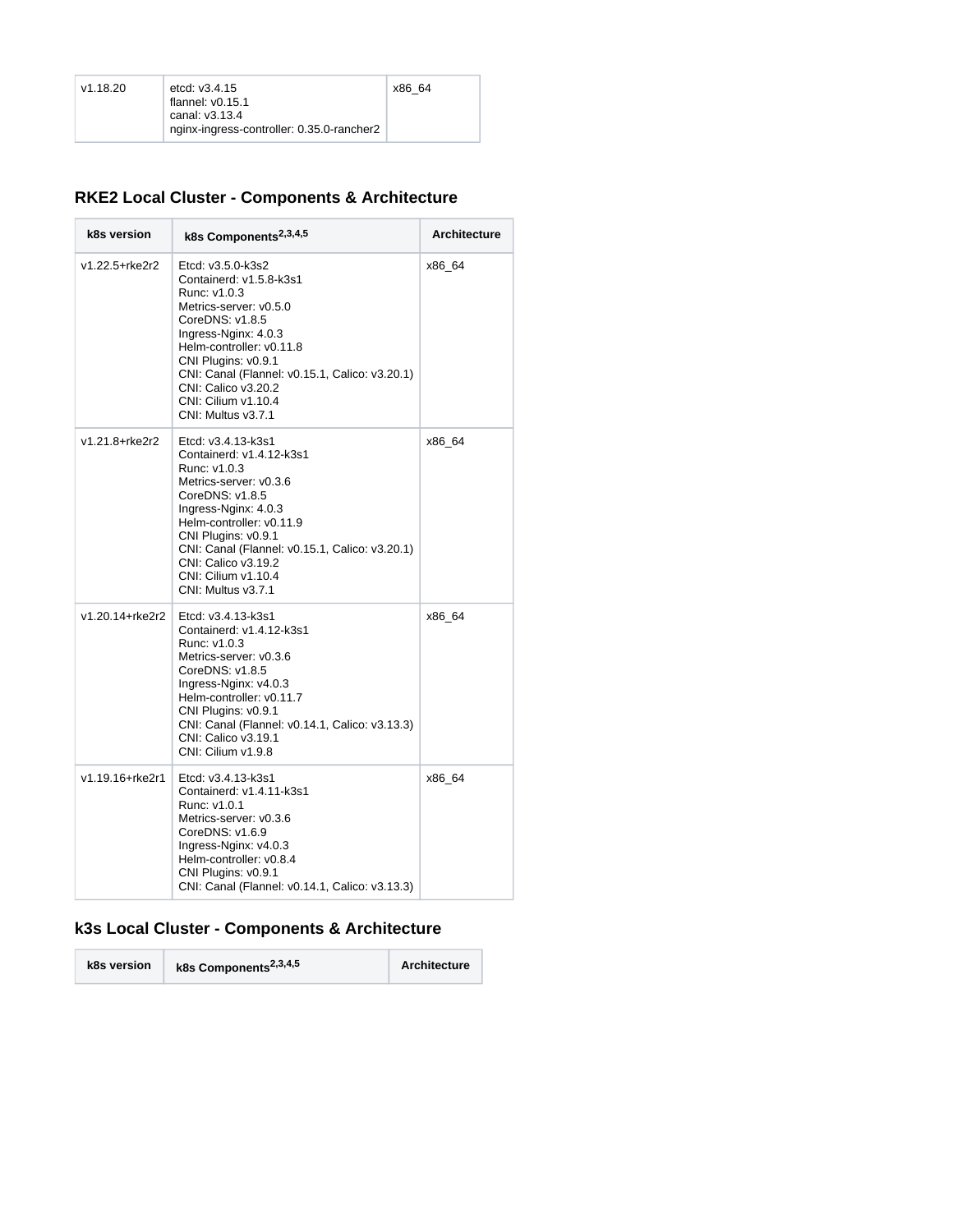| v1.22.5+k3s2  | Aurora (MySQL 5.7) 2.09.0<br>MySQL 5.7<br>PostgreSQL 11.5, 12.5, 13.1<br>MariaDB 10.4.8<br>External Etcd 3.4.13<br>Kine v0.8.1<br>SQLite 3.36.0<br>Embedded Etcd v3.5.0-k3s2<br>Containerd v1.5.8-k3s1<br>Runc v1.0.3<br>Flannel v0.15.1<br>Metrics-server v0.5.0<br>Traefik v2.5.0<br>CoreDNS v1.8.4<br>Helm-controller v0.11.7<br>Local-path-provisioner v0.0.20           | x86_64 |
|---------------|------------------------------------------------------------------------------------------------------------------------------------------------------------------------------------------------------------------------------------------------------------------------------------------------------------------------------------------------------------------------------|--------|
| v1.21.8+k3s2  | Aurora (MySQL 5.7) 2.09.0<br>MySQL 5.7<br>PostgreSQL 11.5, 12.5, 13.1<br>MariaDB 10.4.8<br>External Etcd 3.4.13<br>Kine v0.6.5<br>SQLite 3.33.0<br>Embedded Etcd v3.4.13-k3s1<br>Containerd v1.4.12-k3s1<br>Runc v1.0.3<br>Flannel v0.15.1<br>Metrics-server v0.3.6<br>Traefik v2.4.8<br>CoreDNS v1.8.3<br>Helm-controller v0.10.8<br>Local-path-provisioner v0.0.19         | x86_64 |
| v1.20.14+k3s2 | Aurora (MySQL 5.7) 2.09.0<br>MySQL 5.7<br>PostgreSQL 11.5, 12.5, 13.1<br>MariaDB 10.4.8<br>External Etcd 3.4.15<br>Kine $v0.6.5$<br>SQLite 3.33.0<br>Embedded Etcd v3.4.13-k3s3<br>Containerd v1.4.12-k3s1<br>Runc v1.0.0-rc95<br>Flannel v0.14.1<br>Metrics-server v0.3.6<br>Traefik v1.7.19<br>CoreDNS v1.8.3<br>Helm-controller v0.10.8<br>Local-path-provisioner v0.0.19 | x86_64 |
| v1.19.16+k3s1 | Aurora (MySQL 5.7) 2.09.0<br>MySQL 5.7<br>PostgreSQL 11.5, 12.5, 13.1<br>MariaDB 10.4.8<br>External Etcd 3.4.13<br>Kine $v0.6.2$<br>SQLite 3.33.0<br>Embedded Etcd v3.4.13-k3s3<br>Containerd v1.4.11-k3s1<br>Runc v1.0.0-rc95<br>Flannel v0.14.1<br>Metrics-server v0.3.6<br>Traefik v1.7.19<br>CoreDNS v1.8.3<br>Helm-Controller v0.10.8<br>Local-path-provisioner v0.0.14 | x86_64 |
| v1.18.20+k3s1 | Aurora (MySQL 5.7) 2.09.0<br>MySQL 5.7<br>PostgreSQL 11.5<br>MariaDB 10.3.20<br>External Etcd 3.3.15<br>CRI: embedded Containerd v1.3.10-k3s1<br>CNI: embedded Flannel v0.11.0-k3s.2                                                                                                                                                                                         | x86_64 |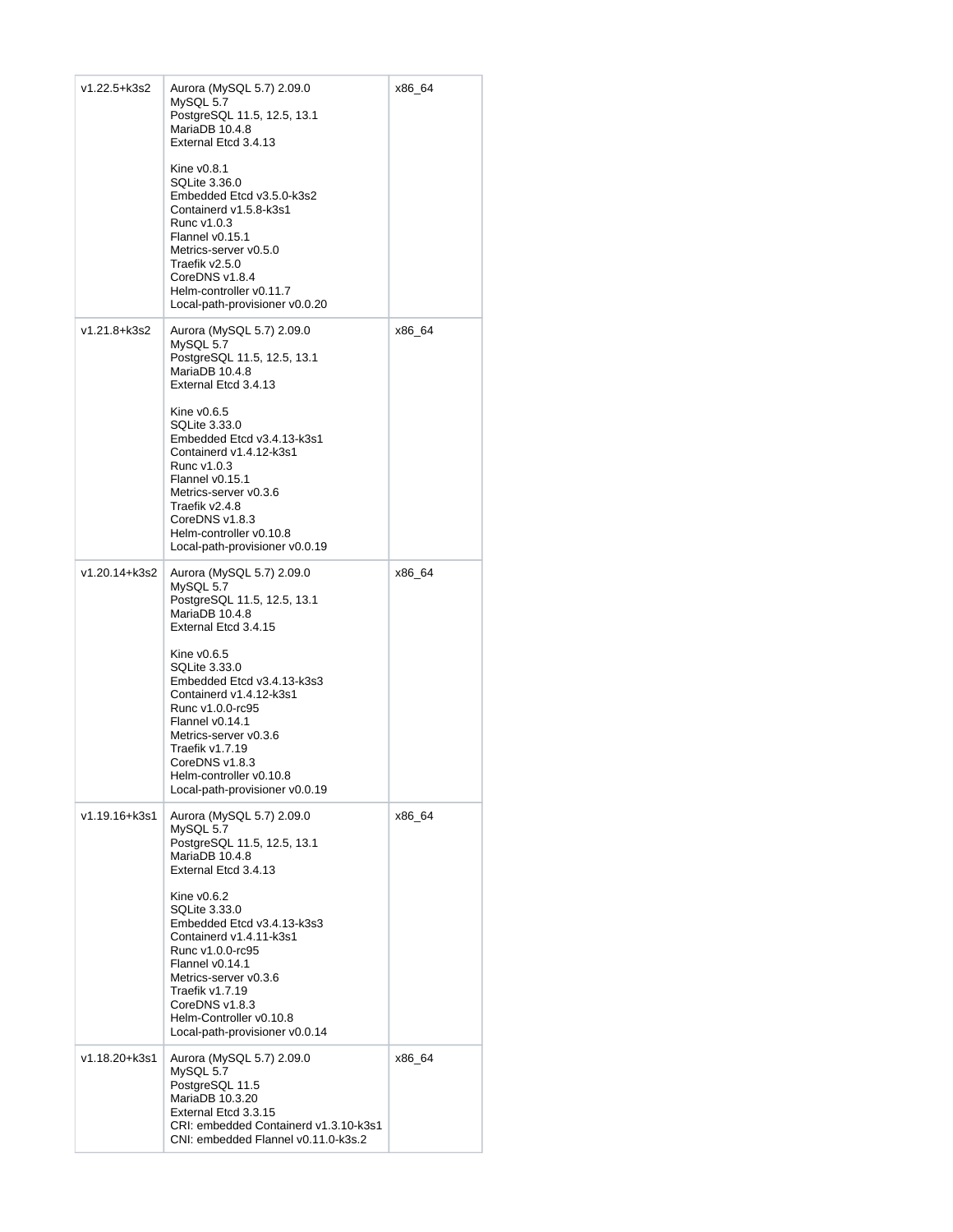| Hosted Kubernetes Cluster (AKS/EKS/GKE) to install Rancher Manager on |  |  |
|-----------------------------------------------------------------------|--|--|
|                                                                       |  |  |

| <b>SERVICE</b> | <b>PROVIDER</b> | HIGHEST VERSION VALIDATED/CERTIFIED ON <sup>‡</sup> |
|----------------|-----------------|-----------------------------------------------------|
| <b>AKS</b>     | Microsoft Azure | v1.226                                              |
| <b>EKS</b>     | Amazon          | v1.21.5-eks-bc4871b                                 |
| <b>GKE</b>     | Google          | 1.22.6-gke.300                                      |

# Clusters managed by Rancher Manager (Downstream Clusters)

### RKE Downstream Clusters

#### **RKE Downstream Linux Clusters - Certified OS & Docker**

A "Yes" in a column means this combination is supported, an "N/A" means it is not. If any combination of versions is not shown in the table, it's not supported.

| <b>OS</b>            | <b>OS Version</b> | Validated Docker Version <sup>1</sup> | Custom <sup>9</sup> | Node Driver <sup>9</sup> - SLA Limited Built-In, Active <sup>6</sup> |                  |                         |                  |                                             |
|----------------------|-------------------|---------------------------------------|---------------------|----------------------------------------------------------------------|------------------|-------------------------|------------------|---------------------------------------------|
|                      |                   |                                       |                     | <b>AWS</b><br>Node<br><b>Driver</b>                                  | Azure            | <b>Digital</b><br>Ocean | Linode           | vSphere<br>6.5, 6.7,<br>7.0<br>update<br>2a |
| <b>SLES</b>          | 15 SP3            | 20.10.x                               | Yes                 | N/A                                                                  | N/A              | N/A                     | N/A              | N/A                                         |
|                      |                   | 19.03.15                              | Yes                 | N/A                                                                  | N/A              | N/A                     | N/A              | N/A                                         |
|                      | 15 SP2            | 20.10.x                               | Yes                 | N/A                                                                  | N/A              | N/A                     | N/A              | N/A                                         |
|                      |                   | 19.03.15                              | Yes                 | N/A                                                                  | N/A              | N/A                     | N/A              | N/A                                         |
|                      | 15 SP1            | 20.10.x                               | Yes                 | N/A                                                                  | N/A              | N/A                     | N/A              | N/A                                         |
|                      |                   | 19.03.15                              | Yes                 | N/A                                                                  | N/A              | N/A                     | N/A              | N/A                                         |
|                      | 12 SP5            | 20.10.x                               | Yes                 | N/A                                                                  | N/A              | N/A                     | N/A              | N/A                                         |
|                      |                   | 19.03.15                              | Yes                 | N/A                                                                  | N/A              | N/A                     | N/A              | N/A                                         |
| <b>OpenSUSE Leap</b> | 15.3              | 20.10.x                               | Yes                 | N/A                                                                  | N/A              | N/A                     | N/A              | N/A                                         |
|                      |                   | 19.03.15                              | Yes                 | N/A                                                                  | N/A              | N/A                     | N/A              | N/A                                         |
| CentOS               | 7.9               | 20.10.x                               | Yes                 | Yes                                                                  | Yes              | Yes                     | Yes              | Yes                                         |
|                      |                   | 19.03.15                              | Yes                 | Yes                                                                  | Yes              | Yes                     | Yes              | Yes                                         |
|                      | 7.8               | 20.10.x                               | Yes                 | Yes                                                                  | Yes              | Yes                     | Yes              | Yes                                         |
|                      |                   | 19.03.15                              | Yes                 | Yes                                                                  | Yes              | Yes                     | Yes              | Yes                                         |
|                      | 7.7               | 20.10.x                               | Yes                 | Yes                                                                  | Yes              | Yes                     | Yes              | Yes                                         |
|                      |                   | 19.03.15                              | Yes                 | Yes                                                                  | Yes              | Yes                     | Yes              | Yes                                         |
| <b>Oracle Linux</b>  | 8.4               | 20.10.x                               | Yes                 | N/A                                                                  | N/A              | N/A                     | N/A              | N/A                                         |
|                      |                   | 19.03.15                              | Yes                 | N/A                                                                  | N/A              | N/A                     | N/A              | N/A                                         |
|                      | 8.3               | 20.10.x                               | Yes                 | N/A                                                                  | N/A              | N/A                     | N/A              | N/A                                         |
|                      |                   | 19.03.15                              | Yes                 | N/A                                                                  | N/A              | N/A                     | N/A              | N/A                                         |
|                      | 8.2               | 20.10.x                               | Yes                 | N/A                                                                  | N/A              | N/A                     | N/A              | N/A                                         |
|                      |                   | 19.03.15                              | Yes                 | N/A                                                                  | N/A              | N/A                     | N/A              | N/A                                         |
|                      | 7.9               | 20.10.x                               | Yes                 | N/A                                                                  | N/A              | N/A                     | N/A              | N/A                                         |
|                      |                   | 19.03.15                              | Yes                 | N/A                                                                  | N/A              | N/A                     | N/A              | N/A                                         |
|                      | 7.7               | 20.10.x                               | Yes                 | N/A                                                                  | N/A              | N/A                     | N/A              | N/A                                         |
|                      |                   | 19.03.15                              | Yes                 | N/A                                                                  | N/A              | N/A                     | N/A              | N/A                                         |
| <b>RHEL</b>          | 8.5               | 20.10.x                               | Yes                 | up to<br>20.10.7                                                     | up to<br>20.10.7 | up to<br>20.10.7        | up to<br>20.10.7 | up to 20.10.7                               |
|                      |                   | 19.03.15                              | Yes                 | Yes                                                                  | Yes              | Yes                     | Yes              | Yes                                         |
|                      | 8.4               | 20.10.x                               | Yes                 | up to<br>20.10.7                                                     | up to<br>20.10.7 | up to<br>20.10.7        | up to<br>20.10.7 | up to 20.10.7                               |
|                      |                   | 19.03.15                              | Yes                 | Yes                                                                  | Yes              | Yes                     | Yes              | Yes                                         |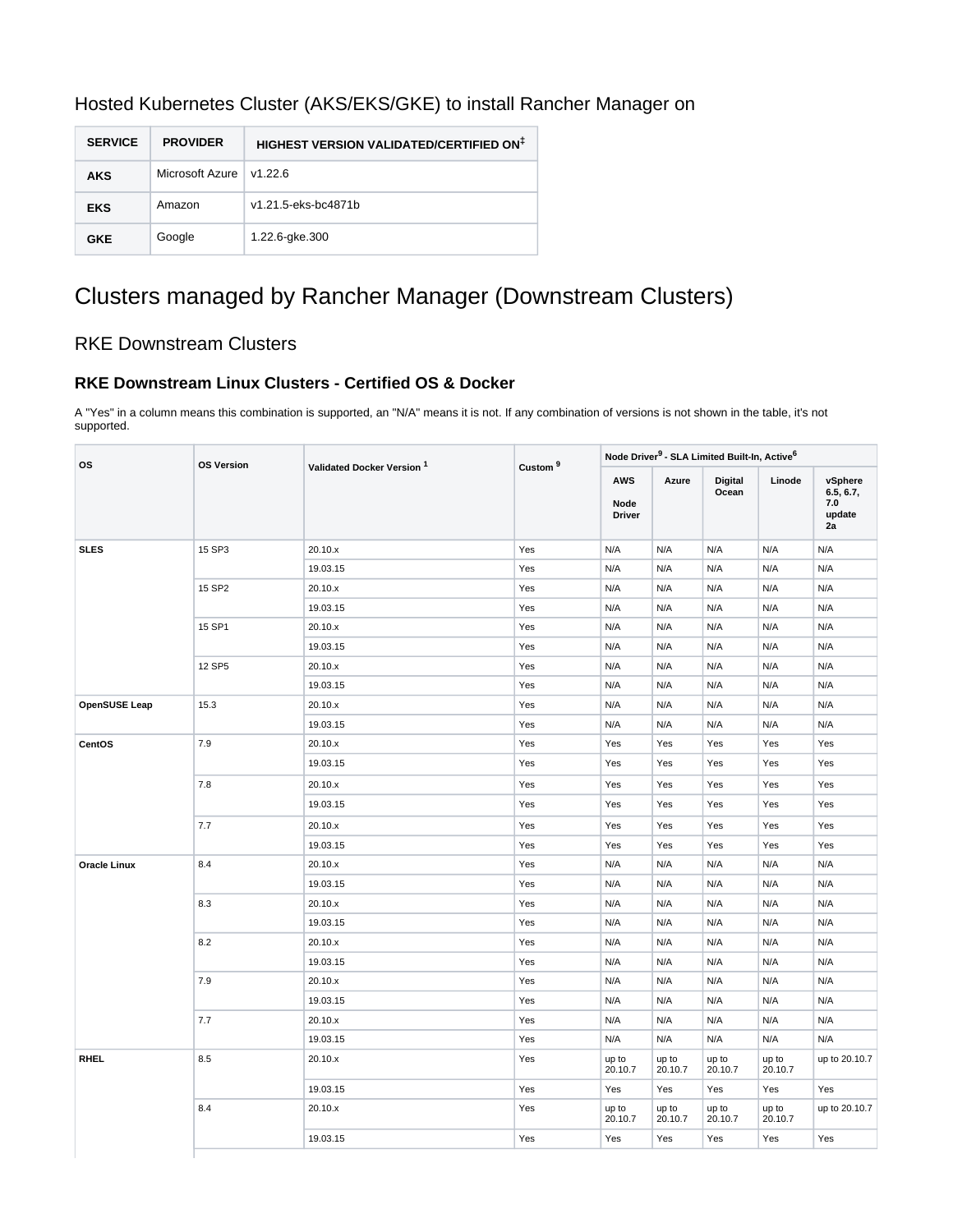|                    | 8.3   | 20.10.x     | Yes | up to<br>20.10.7 | up to<br>20.10.7 | up to<br>20.10.7 | up to<br>20.10.7 | up to 20.10.7 |
|--------------------|-------|-------------|-----|------------------|------------------|------------------|------------------|---------------|
|                    |       | 19.03.15    | Yes | Yes              | Yes              | Yes              | Yes              | Yes           |
|                    | 8.2   | 20.10.x     | Yes | up to<br>20.10.7 | up to<br>20.10.7 | up to<br>20.10.7 | up to<br>20.10.7 | up to 20.10.7 |
|                    |       | 19.03.15    | Yes | Yes              | Yes              | Yes              | Yes              | Yes           |
|                    | 7.9   | RHEL 1.13.x | Yes | N/A              | N/A              | N/A              | N/A              | N/A           |
|                    |       | 20.10.x     | Yes | up to<br>20.10.7 | up to<br>20.10.7 | up to<br>20.10.7 | up to<br>20.10.7 | up to 20.10.7 |
|                    |       | 19.03.15    | Yes | Yes              | Yes              | Yes              | Yes              | Yes           |
|                    | 7.8   | RHEL 1.13.x | Yes | N/A              | N/A              | N/A              | N/A              | N/A           |
|                    |       | 20.10.x     | Yes | up to<br>20.10.7 | up to<br>20.10.7 | up to<br>20.10.7 | up to<br>20.10.7 | up to 20.10.7 |
|                    |       | 19.03.15    | Yes | Yes              | Yes              | Yes              | Yes              | Yes           |
|                    | 7.7   | RHEL 1.13.x | Yes | N/A              | N/A              | N/A              | N/A              | N/A           |
|                    |       | 20.10.x     | Yes | up to<br>20.10.7 | up to<br>20.10.7 | up to<br>20.10.7 | up to<br>20.10.7 | up to 20.10.7 |
|                    |       | 19.03.15    | Yes | Yes              | Yes              | Yes              | Yes              | Yes           |
| <b>Rocky Linux</b> | 8.4   | 20.10.x     | Yes | N/A              | N/A              | N/A              | N/A              | N/A           |
|                    |       | 19.03.15    | Yes | N/A              | N/A              | N/A              | N/A              | N/A           |
| <b>Ubuntu</b>      | 20.04 | 20.10.x     | Yes | Yes              | Yes              | Yes              | Yes              | Yes           |
|                    |       | 19.03.15    | Yes | Yes              | Yes              | Yes              | Yes              | Yes           |
|                    | 18.04 | 20.10.x     | Yes | Yes              | Yes              | Yes              | Yes              | Yes           |
|                    |       | 19.03.15    | Yes | Yes              | Yes              | Yes              | Yes              | Yes           |

#### **RKE Downstream Windows Clusters - Windows Worker Nodes**

Note: Windows clusters are Linux Clusters with Windows worker nodes only.

#### **Certified Windows Server, Docker, RKE k8s Version**

| <b>Windows Server</b>    | Validated Docker Version 1 | <b>RKE K8S Version</b> | <b>Windows Server EOM</b> |
|--------------------------|----------------------------|------------------------|---------------------------|
| Windows Server 2019 LTSC | 19.03.x EE                 | 1.22.x                 | 1/19/2024                 |
|                          |                            | 1.21.x                 |                           |
|                          |                            | 1.20.x                 |                           |
|                          |                            | 1.19.x                 |                           |
|                          |                            | 1.18.x                 |                           |
| 20H <sub>2</sub> SAC     | 19.03.x EE                 | 1.21.x                 | 5/10/2022                 |

#### **Windows Worker Nodes is based off of:**

[Kubernetes Official Docs regarding /Windows Server Support](https://kubernetes.io/docs/setup/production-environment/windows/intro-windows-in-kubernetes/#windows-os-version-support)

[Microsoft Official Docs on Windows Server Support](https://docs.microsoft.com/en-us/windows-server/get-started/windows-server-release-info)

[Microsoft Official Docs on Windows Servicing Channels](https://docs.microsoft.com/en-us/windows-server/get-started-19/servicing-channels-19)

#### **RKE Downstream Clusters - Components & Architecture**

| k8s version | k8s Components <sup>2,3,4,5</sup>                                                                   | <b>Architecture</b> |
|-------------|-----------------------------------------------------------------------------------------------------|---------------------|
| v1.22.7     | etcd: $v3.5.0$<br>flannel: $v0.17.0$<br>canal: v3.21.1<br>nginx-ingress-controller: 1.1.0-rancher1  | x86 64              |
| v1.21.10    | etcd: $v3.4.16$<br>flannel: $v0.15.1$<br>canal: v3.19.2<br>nginx-ingress-controller: 1.1.0-rancher1 | x86 64              |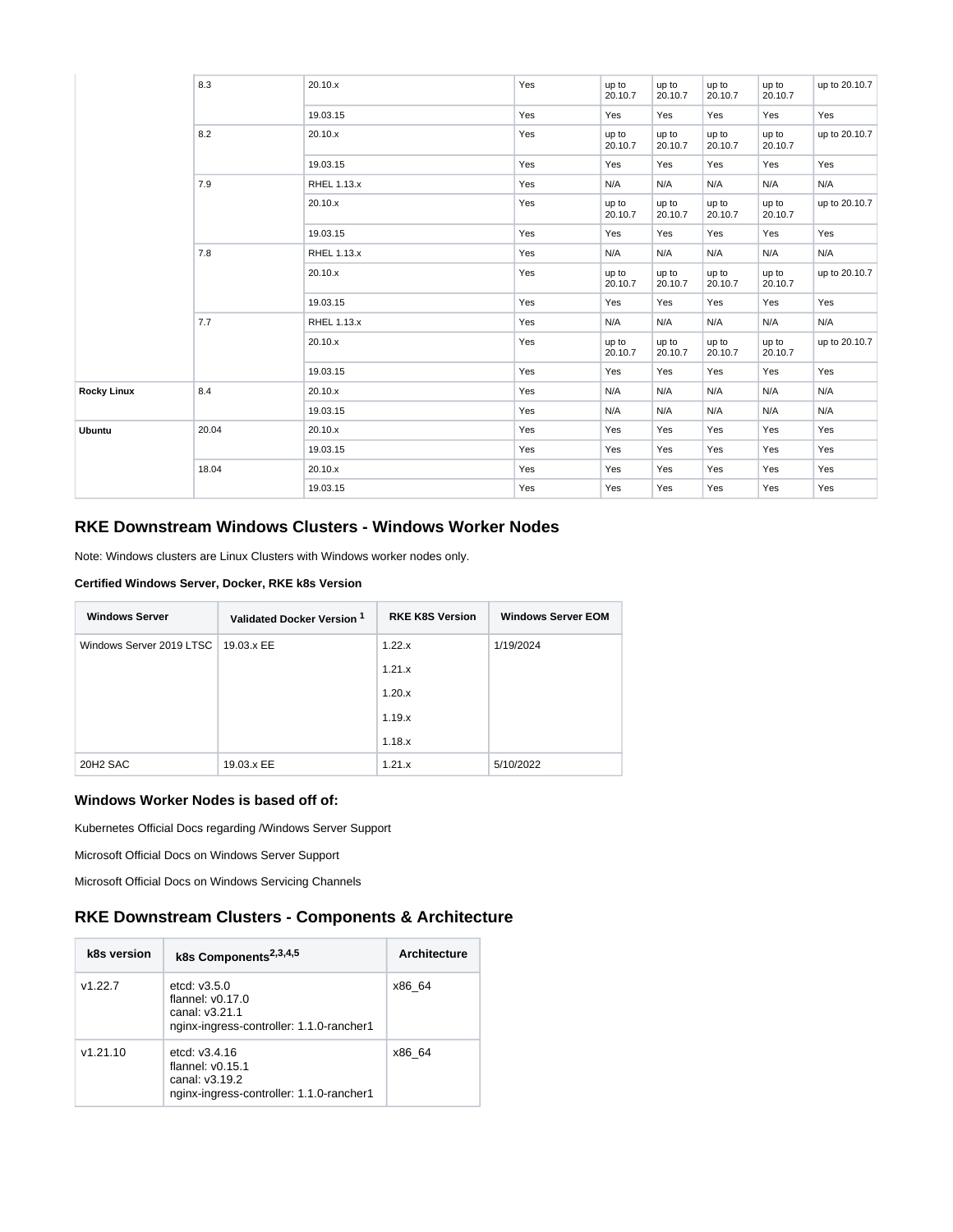| v1.20.15 | etcd: $v3.4.15$<br>flannel: $v0.15.1$<br>canal: v3.17.2<br>nginx-ingress-controller: 1.1.0-rancher1  | x86 64 |
|----------|------------------------------------------------------------------------------------------------------|--------|
| v1.19.16 | etcd: $v3.4.15$<br>flannel: $v0.15.1$<br>canal: v3.16.5<br>nginx-ingress-controller: 1.1.0-rancher1  | x86 64 |
| v1.18.20 | etcd: $v3.4.15$<br>flannel: $v0.15.1$<br>canal: v3.13.4<br>nginx-ingress-controller: 0.35.0-rancher2 | x86 64 |

## RKE2/k3s Downstream Cluster - Imported Clusters Only

#### **Imported RKE2/k3s Downstream Cluster - Certified OS**

| <b>OS</b>            | <b>OS Version</b> | K8s Version <sup>2,3,4,5</sup> | Validated containerd version for RKE2 (and k3s) 2,3,4,5 |
|----------------------|-------------------|--------------------------------|---------------------------------------------------------|
| <b>SLE Micro</b>     | 5.1               | v1.22.x                        | v1.5.8-k3s1                                             |
|                      |                   | v1.21.x                        | v1.4.12-k3s1                                            |
|                      |                   | v1.20.x                        | v1.4.12-k3s1                                            |
|                      |                   | v1.19.x                        | N/A                                                     |
| <b>SLES</b>          | 15 SP3            | v1.22.x                        | v1.5.7-k3s2                                             |
|                      |                   | v1.21.x                        | v1.4.12-k3s1                                            |
|                      |                   | v1.20.x                        | v1.4.12-k3s1                                            |
|                      |                   | v1.19.x                        | v1.4.11-k3s1                                            |
|                      | 15 SP2            | v1.22.x                        | v1.5.7-k3s2                                             |
|                      |                   | v1.21.x                        | v1.4.12-k3s1                                            |
|                      |                   | v1.20.x                        | v1.4.12-k3s1                                            |
|                      |                   | v1.19.x                        | v1.4.11-k3s1                                            |
|                      | 15 SP1            | v1.22.x                        | v1.5.7-k3s2                                             |
|                      |                   | v1.21.x                        | v1.4.12-k3s1                                            |
|                      |                   | v1.20.x                        | v1.4.12-k3s1                                            |
|                      |                   | v1.19.x                        | v1.4.11-k3s1                                            |
| <b>OpenSUSE Leap</b> | 15.3              | v1.22.x                        | v1.5.8-k3s1                                             |
|                      |                   | v1.21.x                        | v1.4.12-k3s1                                            |
|                      |                   | v1.20.x                        | v1.4.12-k3s1                                            |
|                      |                   | v1.19.x                        | v1.4.11-k3s1                                            |
| CentOS               | 7.9               | v1.22.x                        | v1.5.7-k3s2                                             |
|                      |                   | v1.21.x                        | v1.4.12-k3s1                                            |
|                      |                   | v1.20.x                        | v1.4.12-k3s1                                            |
|                      |                   | v1.19.x                        | v1.4.11-k3s1                                            |
|                      | 7.8               | v1.22.x                        | v1.5.7-k3s2                                             |
|                      |                   | v1.21.x                        | v1.4.12-k3s1                                            |
|                      |                   | v1.20.x                        | v1.4.12-k3s1                                            |
|                      |                   | v1.19.x                        | v1.4.11-k3s1                                            |
| <b>Oracle Linux</b>  | 8.3               | v1.22.x                        | v1.5.7-k3s2                                             |
|                      |                   | v1.21.x                        | v1.4.4-k3s1                                             |
|                      |                   | v1.20.x                        | v1.4.4-k3s1                                             |
|                      |                   |                                |                                                         |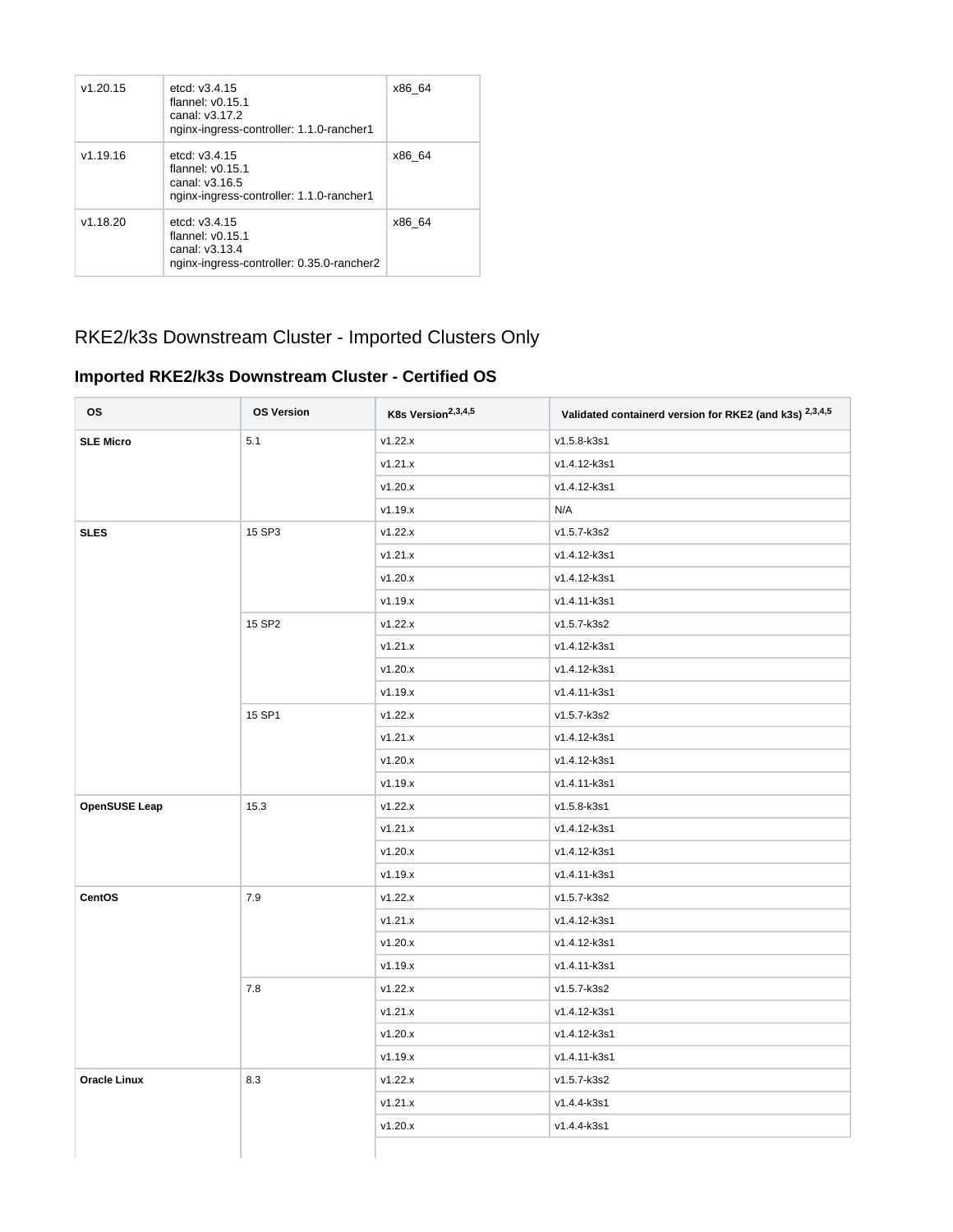|                    |       | v1.19.x   | v1.4.4-k3s1  |
|--------------------|-------|-----------|--------------|
|                    | $7.9$ | v1.22.x   | v1.5.7-k3s2  |
|                    |       | v1.21.x   | v1.4.4-k3s1  |
|                    |       | v1.20.x   | v1.4.4-k3s1  |
|                    |       | v1.19.x   | v1.4.4-k3s1  |
| <b>RHEL</b>        | 8.5   | v1.22.x   | v1.5.7-k3s2  |
|                    |       | v1.21.x   | v1.4.12-k3s1 |
|                    |       | v1.20.x   | v1.4.12-k3s1 |
|                    | 8.4   | v1.22.x   | v1.5.7-k3s2  |
|                    |       | v1.21.x   | v1.4.12-k3s1 |
|                    |       | v1.20.x   | v1.4.12-k3s1 |
|                    |       | v1.19.x   | v1.4.11-k3s1 |
|                    | 8.3   | v1.22.x   | v1.5.7-k3s2  |
|                    |       | v1.21.x   | v1.4.12-k3s1 |
|                    |       | v1.20.x   | v1.4.12-k3s1 |
|                    |       | v1.19.x   | v1.4.11-k3s1 |
|                    | 8.2   | v1.22.x   | v1.5.7-k3s2  |
|                    |       | v1.21.x   | v1.4.12-k3s1 |
|                    |       | v1.20.x   | v1.4.12-k3s1 |
|                    |       | v1.19.x   | v1.4.11-k3s1 |
|                    | 7.9   | v1.22.x   | v1.5.7-k3s2  |
|                    |       | v1.21.x   | v1.4.12-k3s1 |
|                    |       | v1.20.x   | v1.4.12-k3s1 |
|                    |       | v1.19.x   | v1.4.11-k3s1 |
|                    | 7.8   | v1.22.x   | v1.5.7-k3s2  |
|                    |       | v1.21.x   | v1.4.12-k3s1 |
|                    |       | v1.20.x   | v1.4.12-k3s1 |
|                    |       | v1.19.x   | v1.4.11-k3s1 |
| <b>Rocky Linux</b> | 8.4   | v1.22.x   | v1.5.7-k3s2  |
|                    |       | v1.21.x   | v1.4.12-k3s1 |
|                    |       | $v1.20.x$ | v1.4.12-k3s1 |
|                    |       | v1.19.x   | v1.4.11-k3s1 |
| <b>Ubuntu</b>      | 20.04 | v1.22.x   | v1.5.7-k3s2  |
|                    |       | v1.21.x   | v1.4.12-k3s1 |
|                    |       | v1.20.x   | v1.4.12-k3s1 |
|                    |       | v1.19.x   | v1.4.11-k3s1 |
|                    | 18.04 | v1.22.x   | v1.5.7-k3s2  |
|                    |       | v1.21.x   | v1.4.12-k3s1 |
|                    |       | v1.20.x   | v1.4.12-k3s1 |
|                    |       | v1.19.x   | v1.4.11-k3s1 |

### **Imported RKE2 Downstream Cluster - Components & Architecture**

**k8s version k8s Components2,3,4,5 Architecture**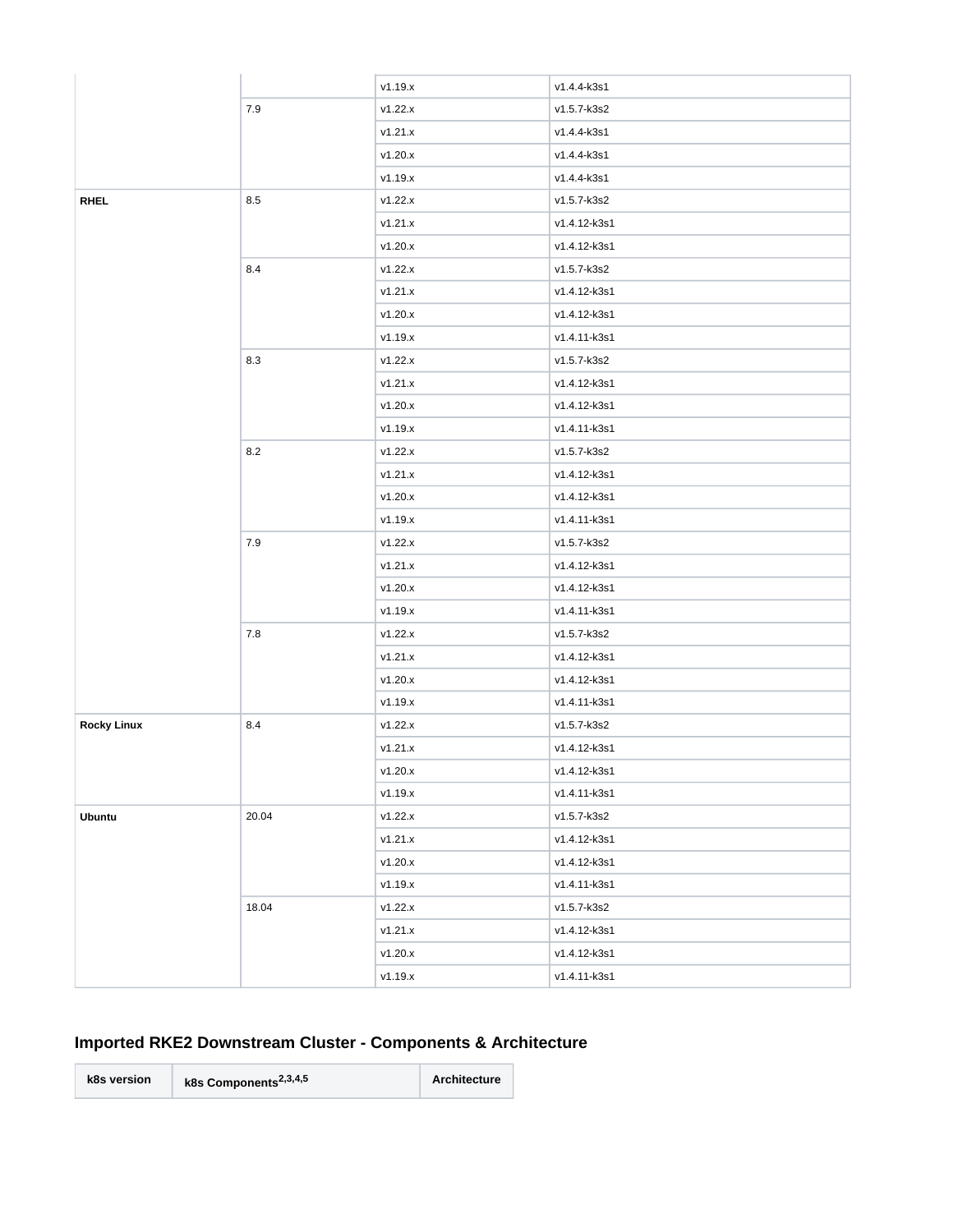| v1.22.5+rke2r2  | Etcd: v3.5.0-k3s2<br>Containerd: v1.5.8-k3s1<br>Runc: v1.0.3<br>Metrics-server: v0.5.0<br>CoreDNS: v1.8.5<br>Ingress-nginx: 4.0.3<br>Helm-controller: v0.11.8<br>CNI Plugins: v0.9.1<br>CNI: Canal (Flannel: v0.15.1, Calico: v3.20.1)<br>CNI: Calico v3.20.2<br>CNI: Cilium v1.10.4<br>CNI: Multus v3.7.1   | x86_64 |
|-----------------|--------------------------------------------------------------------------------------------------------------------------------------------------------------------------------------------------------------------------------------------------------------------------------------------------------------|--------|
| v1.21.8+rke2r2  | Etcd: v3.4.13-k3s1<br>Containerd: v1.4.12-k3s1<br>Runc: v1.0.3<br>Metrics-server: v0.3.6<br>CoreDNS: v1.8.5<br>Ingress-nginx: 4.0.3<br>Helm-controller: v0.11.9<br>CNI Plugins: v0.9.1<br>CNI: Canal (Flannel: v0.15.1, Calico: v3.20.1)<br>CNI: Calico v3.19.2<br>CNI: Cilium v1.10.4<br>CNI: Multus v3.7.1 | x86 64 |
| v1.20.14+rke2r2 | Etcd: v3.4.13-k3s1<br>Containerd: v1.4.12-k3s1<br>Runc: v1.0.3<br>Metrics-server: v0.3.6<br>CoreDNS: v1.8.5<br>Ingress-nginx: v4.0.3<br>Helm-controller: v0.11.7<br>CNI Plugins: v0.9.1<br>CNI: Canal (Flannel: v0.14.1, Calico: v3.13.3)<br>CNI: Calico v3.19.1<br>CNI: Cilium v1.9.8                       | x86 64 |
| v1.19.16+rke2r1 | Etcd: v3.4.13-k3s1<br>Containerd: v1.4.11-k3s1<br>Runc: v1.0.1<br>Metrics-server: v0.3.6<br>CoreDNS: v1.6.9<br>Ingress-nginx: $v4.0.3$<br>Helm-controller: v0.8.4<br>CNI Plugins: v0.9.1<br>CNI: Canal (Flannel: v0.14.1, Calico: v3.13.3)                                                                   | x86_64 |

### **Imported k3s Downstream Cluster - Components & Architecture**

| k8s version  | k8s Components <sup>2,3,4,5</sup>                                                                                                                                                                                                                   | <b>Architecture</b>  |
|--------------|-----------------------------------------------------------------------------------------------------------------------------------------------------------------------------------------------------------------------------------------------------|----------------------|
| v1.22.5+k3s2 | Aurora (MySQL 5.7) 2.09.0<br>MySQL 5.7<br>PostgreSQL 11.5, 12.5, 13.1<br>MariaDB 10.4.8<br>External Etcd 3.4.13                                                                                                                                     | x86 64, ARM64, ARMv7 |
|              | Kine $v0.8.1$<br>SQLite 3.36.0<br>Embedded Etcd v3.5.0-k3s2<br>Containerd v1.5.8-k3s1<br>Runc $v1.0.3$<br>Flannel v0.15.1<br>Metrics-server v0.5.0<br>Traefik v2.5.0<br>CoreDNS v1.8.4<br>Helm-controller v0.11.7<br>Local-path-provisioner v0.0.20 |                      |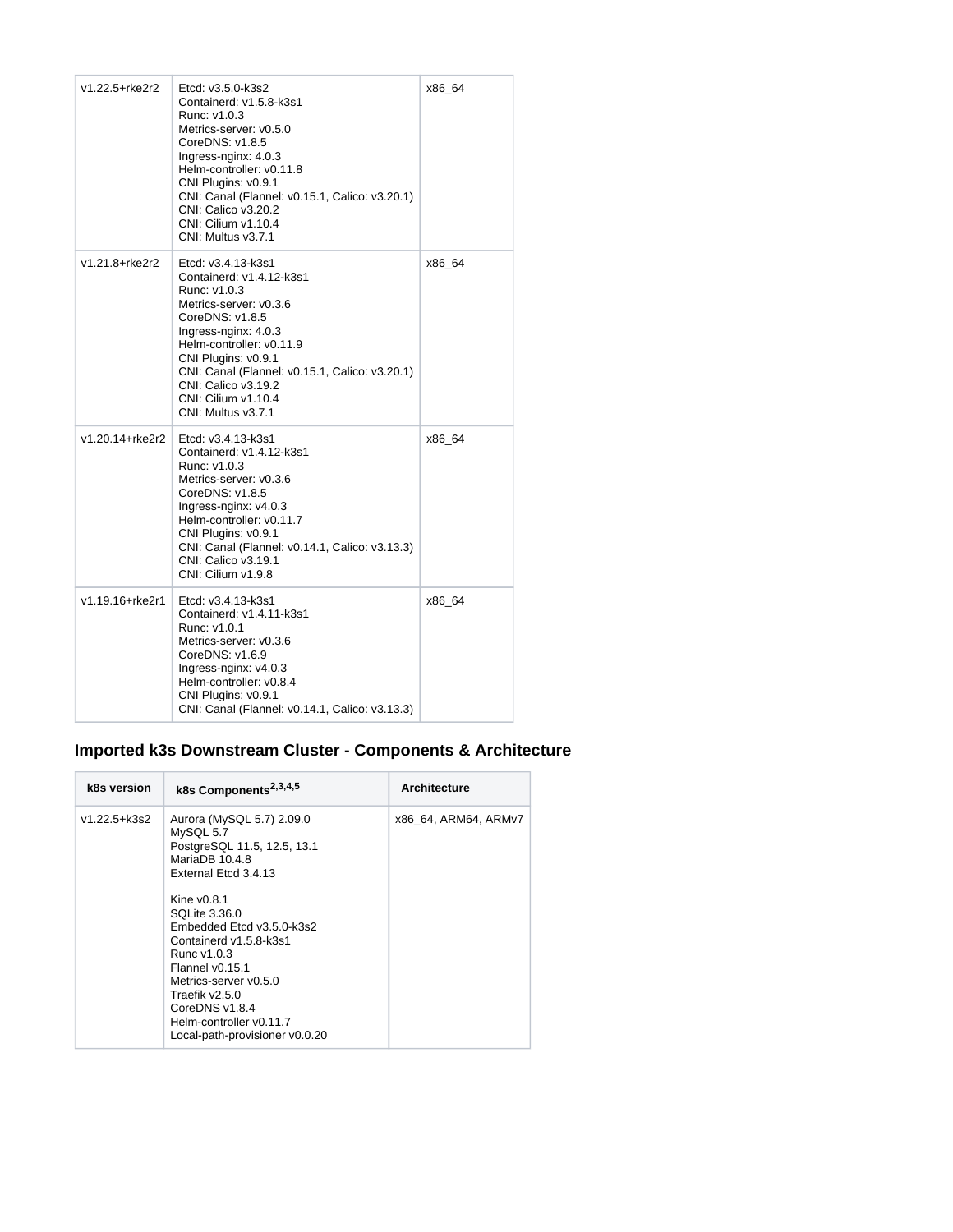| v1.21.8+k3s2  | Aurora (MySQL 5.7) 2.09.0<br>MySQL 5.7<br>PostgreSQL 11.5, 12.5, 13.1<br>MariaDB 10.4.8<br>External Etcd 3.4.13<br>Kine v0.6.5<br><b>SQLite 3.33.0</b><br>Embedded Etcd v3.4.13-k3s1<br>Containerd v1.4.12-k3s1<br>Runc v1.0.3<br>Flannel v0.15.1<br>Metrics-server v0.3.6<br>Traefik v2.4.8<br>CoreDNS v1.8.3<br>Helm-controller v0.10.8<br>Local-path-provisioner v0.0.19  | x86 64, ARM64, ARMv7 |
|---------------|------------------------------------------------------------------------------------------------------------------------------------------------------------------------------------------------------------------------------------------------------------------------------------------------------------------------------------------------------------------------------|----------------------|
| v1.20.14+k3s2 | Aurora (MySQL 5.7) 2.09.0<br>MySQL 5.7<br>PostgreSQL 11.5, 12.5, 13.1<br>MariaDB 10.4.8<br>External Etcd 3.4.15<br>Kine v0.6.5<br>SQLite 3.33.0<br>Embedded Etcd v3.4.13-k3s3<br>Containerd v1.4.12-k3s1<br>Runc v1.0.0-rc95<br>Flannel v0.14.1<br>Metrics-server v0.3.6<br>Traefik v1.7.19<br>CoreDNS v1.8.3<br>Helm-controller v0.10.8<br>Local-path-provisioner v0.0.19   | x86_64, ARM64, ARMv7 |
| v1.19.16+k3s1 | Aurora (MySQL 5.7) 2.09.0<br>MySQL 5.7<br>PostgreSQL 11.5, 12.5, 13.1<br>MariaDB 10.4.8<br>External Etcd 3.4.13<br>Kine $v0.6.2$<br>SQLite 3.33.0<br>Embedded Etcd v3.4.13-k3s3<br>Containerd v1.4.11-k3s1<br>Runc v1.0.0-rc95<br>Flannel v0.14.1<br>Metrics-server v0.3.6<br>Traefik v1.7.19<br>CoreDNS v1.8.3<br>Helm-Controller v0.10.8<br>Local-path-provisioner v0.0.14 | x86_64, ARM64, ARMv7 |
| v1.18.20+k3s1 | Aurora (MySQL 5.7) 2.09.0<br>MySQL 5.7<br>PostgreSQL 11.5<br>MariaDB 10.3.20<br>External Etcd 3.3.15<br>CRI: embedded Containerd v1.3.10-k3s1<br>CNI: embedded Flannel v0.11.0-k3s.2                                                                                                                                                                                         | x86_64, ARM64, ARMv7 |

## Hosted Kubernetes Downstream Clusters (AKS/EKS/GKE)

Note: Hosted Kubernetes clusters can be either provisioned by Rancher Manager or registered into Rancher Manager

#### **Certified K8S Versions**

| <b>SERVICE</b> | <b>PROVIDER</b>           | HIGHEST VERSION CERTIFIED ON <sup>‡</sup> | <b>Notes</b>                                       |
|----------------|---------------------------|-------------------------------------------|----------------------------------------------------|
| <b>AKS</b>     | Microsoft Azure   v1.22.6 |                                           |                                                    |
| <b>EKS</b>     | Amazon                    | v1.21.5-eks-bc4871b                       | Amazon Linux 2 is certified on Managed Node Groups |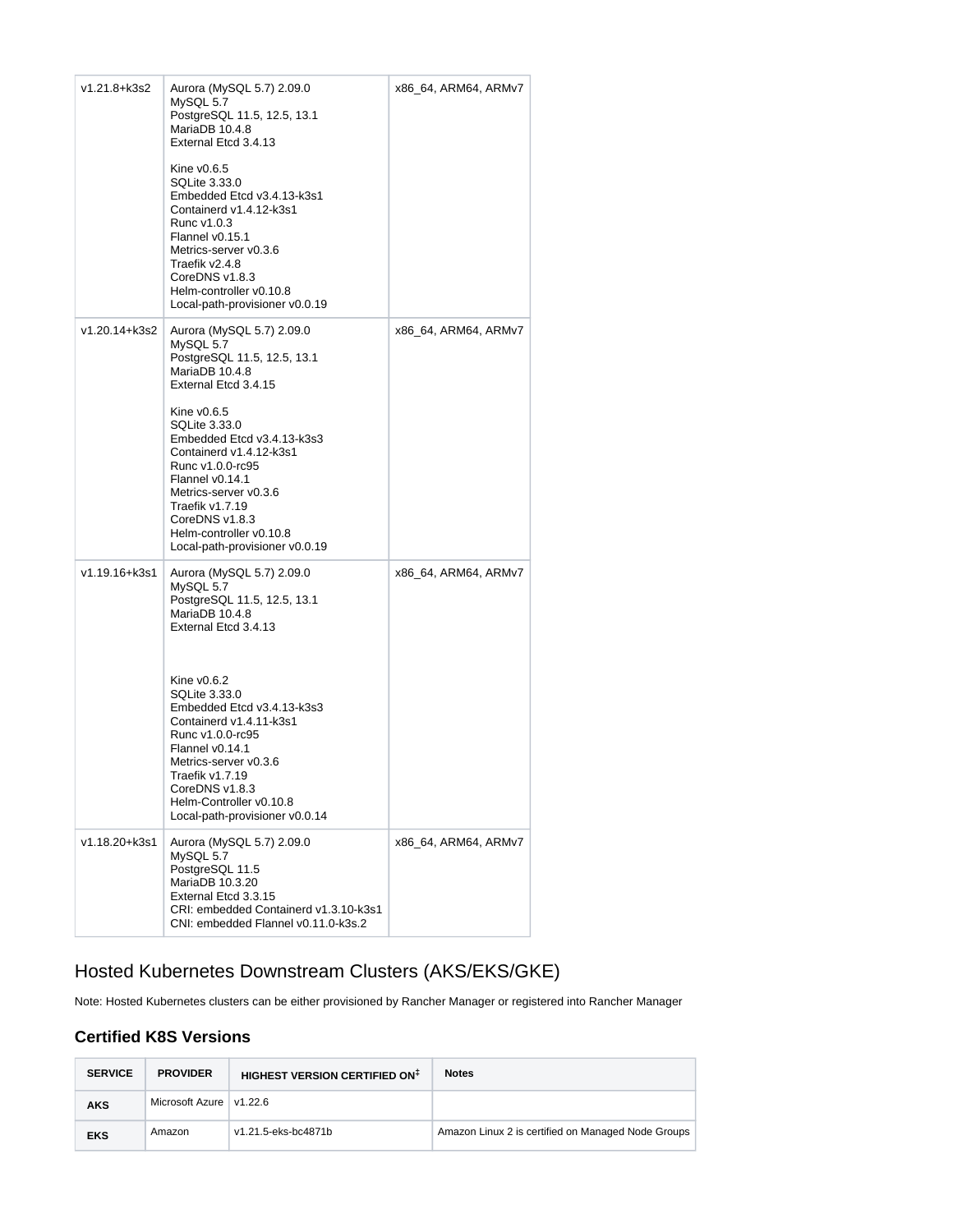| r.<br>ື້ | ا سمی حر | -ake.900<br>v1 22 7<br>. |  |
|----------|----------|--------------------------|--|
|----------|----------|--------------------------|--|

### Imported Kubernetes Downstream Clusters

Note: Any other type of Kubernetes cluster can be imported into Rancher

#### **Certified K8S Versions**

| <b>TYPE</b> | <b>HIGHEST VERSION CERTIFIED ON<sup>‡</sup></b> |
|-------------|-------------------------------------------------|
| Any         | 1.21.7                                          |
| Any         | 1.20.13                                         |
| Any         | 1.19.16                                         |
| Any         | 1.18.20                                         |
| <b>EKS</b>  | v1.20.2                                         |

# Rancher Continuous Delivery

| APP VERSION <sup>2345</sup> |  |
|-----------------------------|--|
| v0.3.9                      |  |

# Apps & Marketplace

#### Rancher Apps

| <b>FEATURE</b>          | <b>APP NAME</b>       | APP VERSION <sup>2345</sup> |
|-------------------------|-----------------------|-----------------------------|
| Alerting and Monitoring | rancher-monitoring    | 19.0.3                      |
| Istio                   | rancher-istio         | 1.11.700                    |
| Logging                 | rancher-logging       | 3.15.0                      |
| <b>CIS</b>              | rancher-cis-benchmark | 2.0.3                       |
| Rancher Backup          | rancher-backup        | 2.1.1                       |

### Rancher Longhorn

| Version | Validated/certified on <sup>2345</sup>    |
|---------|-------------------------------------------|
| v1.1.3  | Default settings of individual components |
| v1.2.4  | Default settings of individual components |

# Partner Apps<sup>78</sup>

# Legacy Apps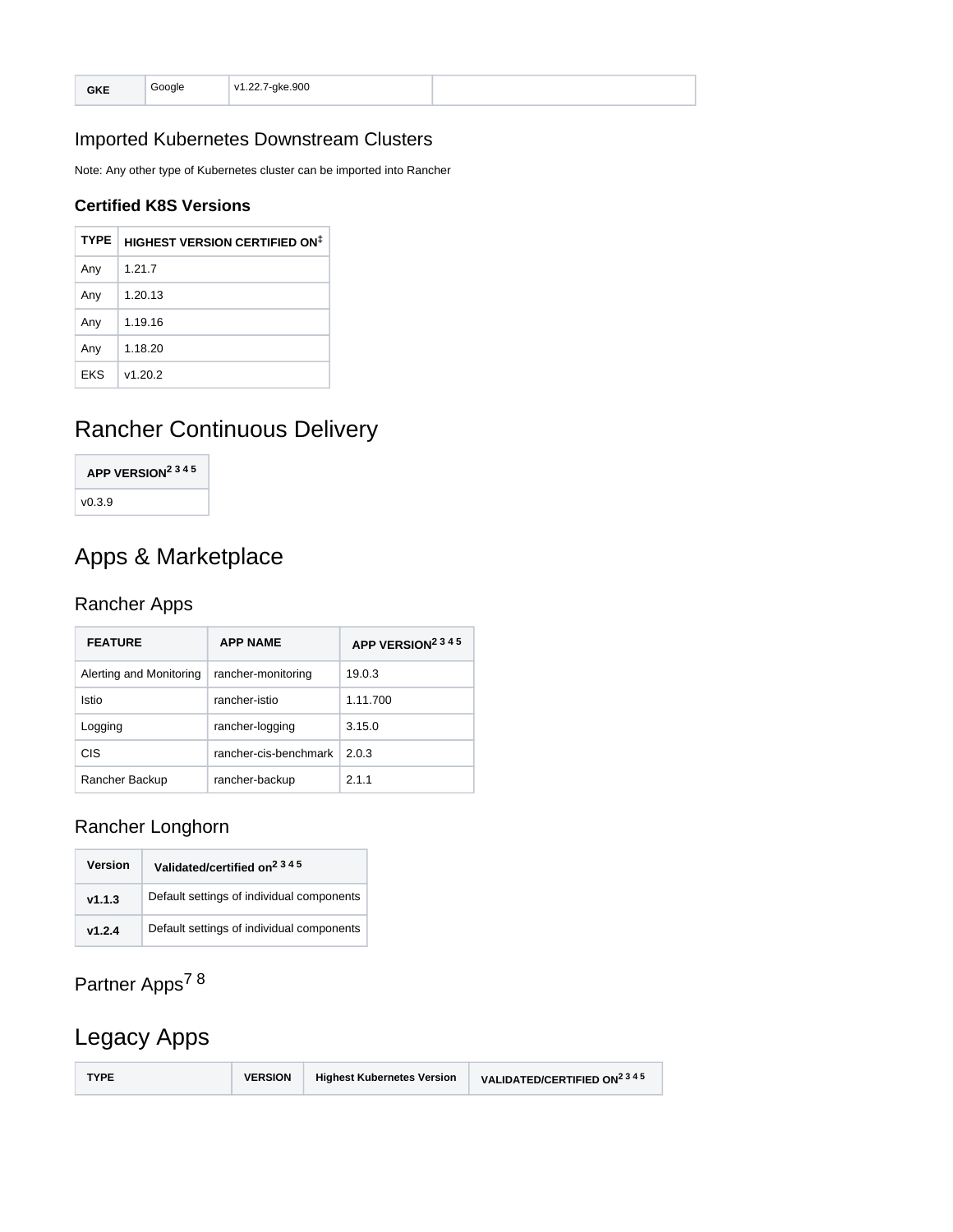| <b>Monitoring/Alerts/Notifiers</b> | 0.3.1    | v1.21.7  | 0.3.1                                                                                                                                                                                                                                                                                                                                              |
|------------------------------------|----------|----------|----------------------------------------------------------------------------------------------------------------------------------------------------------------------------------------------------------------------------------------------------------------------------------------------------------------------------------------------------|
|                                    |          |          | prometheus: v2.18.2<br>prometheus-operator: v0.40.0<br>prometheus-config-reloader:v0.40.0<br>prometheus-auth: v0.2.2<br>node-exporter: v1.0.1<br>kube-state-metrics: v2.0.0<br>configmap-reload: v0.3.0<br>grafana: v7.5.8<br>nginx: 1.21.1-alpine                                                                                                 |
| <b>Istio Service Mesh</b>          | v1.5.920 | v1.20.13 | istio-citadel: v1.5.9<br>istio-galley: v1.5.9<br>istio-proxyv2: v1.5.9<br>istio-pilot: v1.5.9<br>istio-mixer: v1.5.9<br>istio-sidecar_injector: v1.5.9<br>jaegertracing-all-in-one: v1.14<br>kiali-kiali: v1.17<br>istio-node-agent-k8s: v1.5.9<br>coredns-coredns: v1.6.2<br>prom-prometheus: v2.12.0<br>jetstack-cert-manager-controller: v0.8.1 |
| <b>Logging/Project Logging</b>     | v0.3.0   | v1.20.13 | fluentd:v0.1.29<br>log-aggregator:v0.1.8<br>configmap-reload:v0.3.0-rancher4                                                                                                                                                                                                                                                                       |
| <b>Pipelines</b>                   | v0.1.4   | v1.20.13 | pipeline-jenkins-server:v0.1.4<br>pipeline-tools:v0.1.16<br>mirrored-jenkins-jnlp-slave:4.7-1                                                                                                                                                                                                                                                      |
| <b>CIS</b>                         | CIS 1.5  | v1.20.13 | security-scan:v0.1.14                                                                                                                                                                                                                                                                                                                              |

## Legacy App Catalog

| <b>TYPE</b> | TAG          | <b>SLA APPLIES</b>                                                                  |
|-------------|--------------|-------------------------------------------------------------------------------------|
| Library     | None         | To the extent of being able to launch app with default configurations'              |
|             | Partner      | To the extent of being able to launch app with default configurations <sup>78</sup> |
|             | Experimental | N/A                                                                                 |

 All "latest" tagged releases are intended for the Rancher community users to test-drive a new release and provide feedback. These "latest" tagged † releases whilst covered by Rancher SLA are not generally meant for production use cases. Kindly use only the "stable" tagged releases for your own production use cases.

 $0$  For open source components not listed in the matrix above, support is limited to troubleshooting for root cause up to Rancher's drivers and interfaces to those components. Root causes that are identified to be beyond this limit will need to be pursued by Company with the maintainers and providers of commercial support for those components.

 $00$  for ensuring best support and clarity on supportability, Company is recommended to publish to Rancher a list of components that are critical to its deployment but not not explicitly called out in the support matrix

 $1$  certified on default OS kernel. Issues resulting from third party tools (typically, for reasons such as security) interfering with Docker or other necessary system calls are deemed resolved should disabling such tools restore functionality

<sup>2</sup> certified configurations are based on default settings of individual components. Where Company has deviated from certified configurations, Rancher Labs reserves the right to recommend the Company to revert to a certified configuration to resolve the reported issue.

 $3$  whilst running Kubernetes clusters in uncertified configurations may be possible, it is not recommended

 $4$  upgrade of any individual component to a different version is likely to result in system downtime

 $5$  changes to default settings of individual components may be necessary on exceptional basis, for reasons such as fine tuning for performance and scale. Engagement with Rancher Consulting or a partner may be recommended.

 $6$  SLA on node drivers is limited to those that are built-in and active by default when Rancher is installed

 $<sup>7</sup>$  SLA does not apply to issues within an application and its lifecycle management</sup>